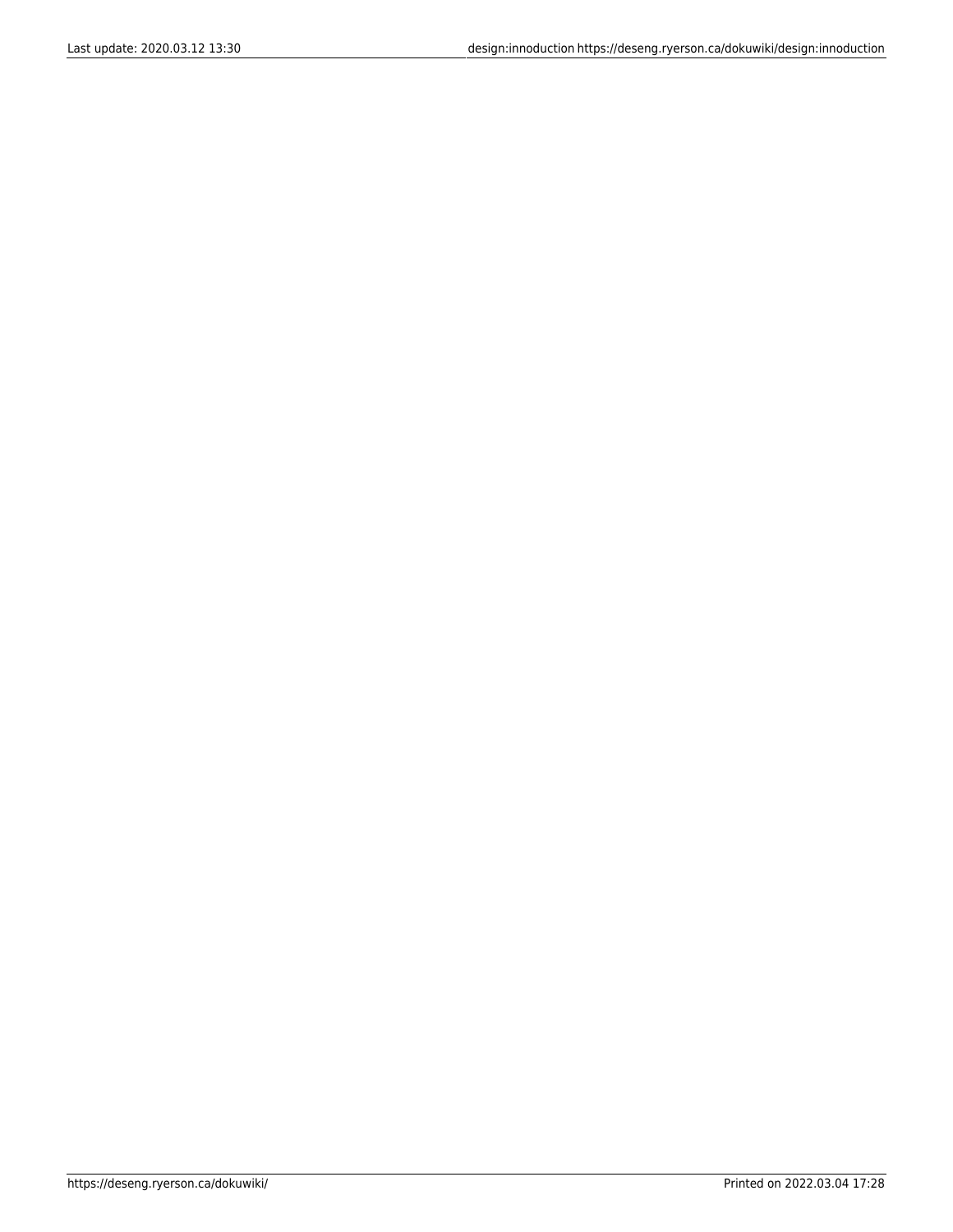# **Innoduction**

Innoduction is a kind of logical inference that has been identified as pertinent to innovative design.

Innoduction can be distinguished by its form of *modus ponens*:  $\mathfrak{g}$ ; p \Rightarrow q, p\$

<span id="page-2-4"></span>This is noted in [\[Eek00\]](#page-2-2) as essential for *innovative* design, and it "presupposes intuition."

Notice there are two conclusions and only one premise. *Intuition* is alleged to be that which fills the gap between the premise and the conclusions.

<span id="page-2-5"></span>Roozenburg [\[Roo02\]](#page-2-3) explains that if \$p \Rightarrow q\$ were a premise (as is the case with [abduction\)](https://deseng.ryerson.ca/dokuwiki/design:abduction), then \$p\$ must already exist. Therefore abduction cannot produce new ideas; i.e., no innovation.

However, I think this argument is flawed for two reasons:

- 1. It assumes there is such a thing as a "new" design idea. (I think there is not any such thing.)
- 2. It assumes no lemma-like reasoning occurs during the premises of an abductive argument (i.e., that in the course of stating  $q$ , p \Rightarrow  $q\$  as premises of an abductive argument, no other reasoning occurs to identify \$p\$.

With respect to the 1st reason, it may be simply a search through known principles, ideas, and other designs - possibly/probably aided by [analogical reasoning](https://deseng.ryerson.ca/dokuwiki/research:analogical_reasoning).

With respect to the 2nd reason, consider these steps:

- 1. establish \$q\$ (p1 of an abductive argument);
- 2. search for new idea \$p\$ (the lemma-like step);
- 3. determine if \$p \Rightarrow q\$ (a test step);
- 4. establish \$p \Rightarrow q\$ (p2 of an abductive argument);
- 5. determine \$p\$ as the conclusion of the argument.

### <span id="page-2-0"></span>**See Also**

[Deduction](https://deseng.ryerson.ca/dokuwiki/design:deduction), [Induction,](https://deseng.ryerson.ca/dokuwiki/design:induction) [Abduction](https://deseng.ryerson.ca/dokuwiki/design:abduction)

## <span id="page-2-1"></span>**References**

<span id="page-2-3"></span><span id="page-2-2"></span>**Eek00. [a](#page-2-4)** J. Eekels. 2000. **On the fundamentals of engineering design science: The geography of engineering design science. Part 1.** J. Eng. Design, 11(4):377-397, 2000. **Roo02. [a](#page-2-5)** Roozenburg, N.F.M. 2002. **Defining synthesis: on the senses and the logic of design synthesis**. In Engineering Design Synthesis: Understanding, Approaches and Tools. A. Chakrabarti, ed.